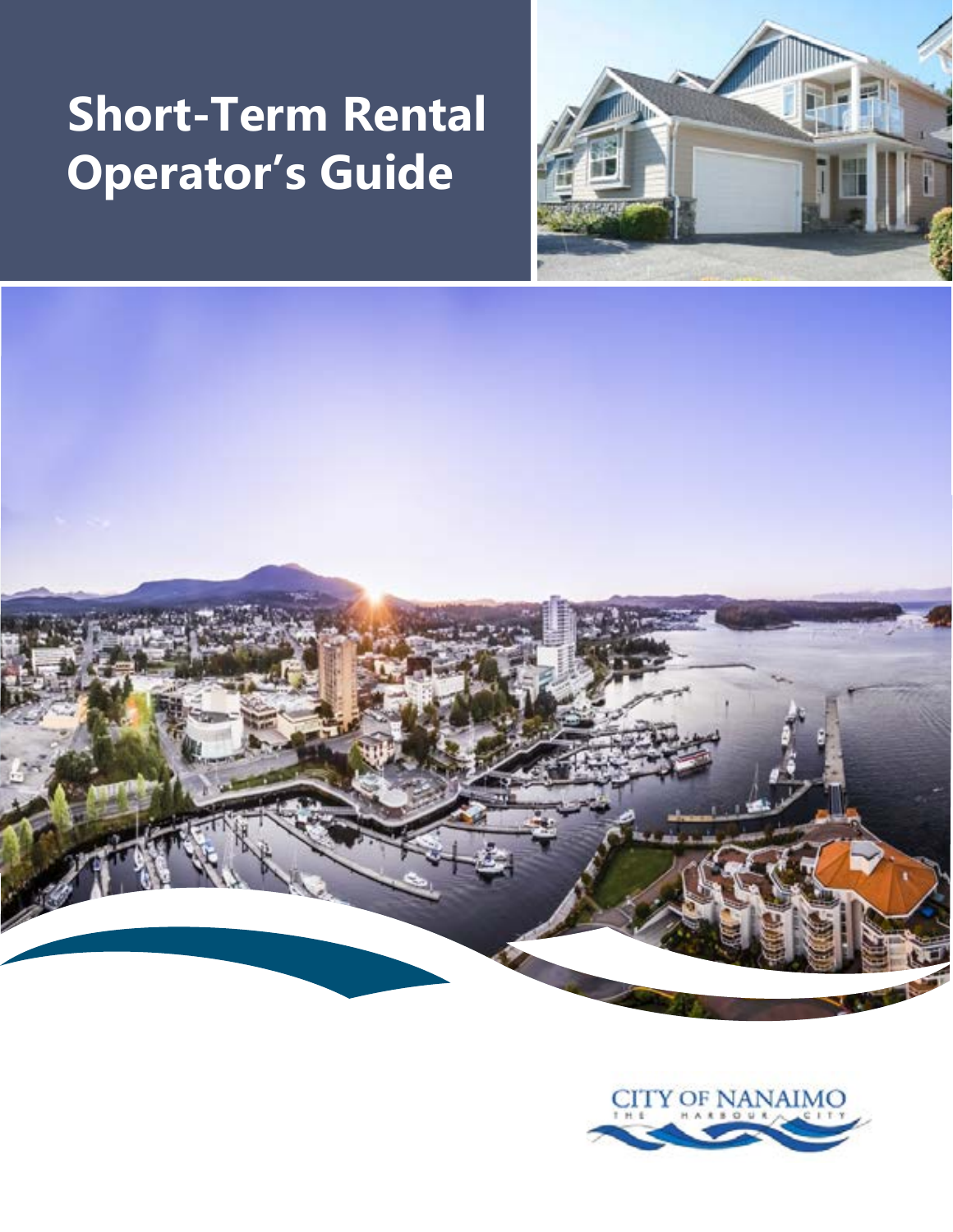# **What is a Short-Term Rental?**

# **Zoning and parking requirements**

| <b>Zones</b>                                                                                                                         | <b>Maximum Number   Maximum Number</b><br>of Guest Rooms | of Guests |
|--------------------------------------------------------------------------------------------------------------------------------------|----------------------------------------------------------|-----------|
| R1/R1a/R1b to R5,<br><b>R7, R10 to R14, AR1,</b><br>and AR2                                                                          |                                                          |           |
| R6, R8, R9, R15,<br><b>COR1, COR 2, COR3,</b><br>CC1, CC2, CC3, CC4,<br>CC5, CC6, DT1 to<br> DT12, W2, W3, CD1, <br>CD2, CD4 to CD10 |                                                          | 6         |



City of Nanaimo

#### Short-Term Rentals

# **How to get a business licence**

All STR operators in the City of Nanaimo are required to obtain a business licence. STR operators can apply for a Short-Term Rental business licence in the following ways: • In person at the City of Nanaimo Service and Resource Centre located at 411 Dunsmuir

- Street;
- [Online](https://www.nanaimo.ca/doing-business/business-licences/getting-a-business-licence/new-business-licence-application); or
- By mail: c/o Business Licensing, 455 Wallace Street, Nanaimo, BC, V9R 5J6

Short-Term Rental business licence applicants will be asked to provide the following:



Proof of primary residence - for example, a British Columbia (BC) Driver's Licence or BC Services Card showing the same address as the proposed STR, plus one of the following showing the same address as the STR:

- 
- 
- 
- Income tax form;
- Home owner's grant declaration;
- Recent piece of mail;
- Voter identification card; or,
	-

The following outlines [Zoning](https://www.nanaimo.ca/bylaws/ViewBylaw/4500.pdf) and [Parking Bylaw](https://www.nanaimo.ca/bylaws/ViewBylaw/7266.pdf) requirements that all STR operators must adhere to. In order to operate a Short-Term Rental in the City of Nanaimo:

> A parking plan that includes one designated parking space per guest booking, in addition to parking requirements for other uses. Where the unit is a strata, and the required parking involves common property, the parking plan must be approved by the Strata Council or President.



Contact information for the business that will be shared publicly on the [City's Business Licence Directory.](https://www.nanaimo.ca/business_report/keywordsearch.aspx)



To find out the zoning of your property, check out the City's [Zoning Map](https://nanmap.nanaimo.ca/Html5Viewer/index.html?viewer=NanaimoMap&layerTheme=5). If you no longer wish to run a Short-Term Rental at your location, please<br>To find out the zoning of your property, check out the City's Zoning Map. contact Business Licensing at 250-755-4482 or [business.licence@nanaimo.ca.](mailto:business.licence%40nanaimo.ca?subject=)

Pay an annual business licence fee.

Short-Term Rental means the temporary rental (less than 30 days) of a portion of, or the entire dwelling unit, secondary suite, or room located on a property that is zoned to permit residential use. This definition specifically includes Bed and Breakfasts. Nanaimo residents can rent their **primary residence** for stays of less than 30 consecutive days as a Short-Term Rental (STR). Before listing a STR, operators must get a business licence. This guide is intended to inform a STR operator of relevant bylaws and recommended good neighbour and lifesafety practices.

- The property must be the operator's **primary residence** in a residential, commercial, or mixed-use zone in which they live at least eight months in a calendar year.
- An additional off-street parking space must be provided for each STR booking.
- The maximum number of bedrooms that may be rented as a Short-Term Rental are limited to: 1) no more than two guest rooms and four guests (inclusive of secondary suite guest rooms) in most residential zones; or 2) four guest rooms and six guests in commercial and multiple family zones, as outlined in the table below: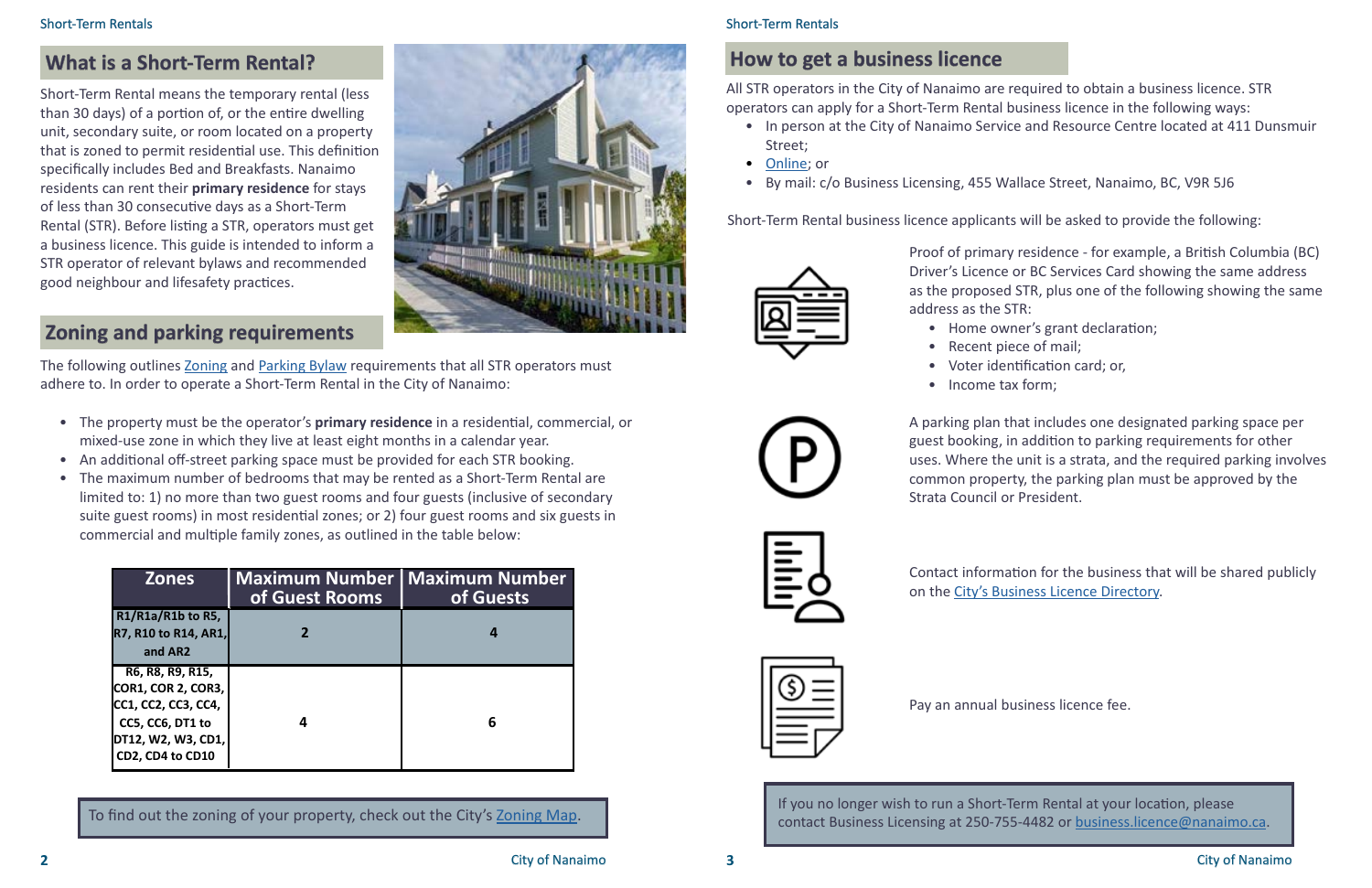## **Health and safety information**

All STRs should be located in dwelling units, or secondary suites, legally constructed with a valid building permit. A separate permit or inspection is not required for a STR. STR operators are encouraged to review and follow the following building and fire safety best practices:

- Provide guests with 24-7 contact information in case of an emergency
- Post a fire plan at all entrances and exits
- Provide smoke alarms as appropriate
- Provide working and accessible fire extinguishers as appropriate
- Provide carbon monoxide detectors as appropriate
- Ensure all smoke alarms, fire extinguishers, and carbon monoxide detectors are in working order
- Inspect, test annually, and keep related records for smoke alarms, fire extinguishers, and carbon monoxide detectors

#### Short-Term Rentals

# **How to be a good neighbour/ Information for guests**

- Providing a contact for the City and neighbours to call if a concern arises, and being responsive to neighbourhood complaints within a 24-hour period
- Reminding guests they are in a residential neighbourhood and informing them of City of Nanaimo noise and parking bylaws
- Ensuring guests have a designated off-street parking space

#### **Noise**

The City of Nanaimo Noise Control Bylaw prohibits any person from making noise or sound on public or private property that disturbs or tends to disturb the quiet, peace, rest, enjoyment, comfort, or convenience of the neighbourhood, or of persons in the vicinity. This includes "playing or operating any radio, stereophonic equipment, television receiving set, or other instrument, or any apparatus for the production or amplification of sound, where the noise or sound is clearly audible at a point of reception in a residential area between the hours of **11:00 p.m. one day and 9:00 a.m. the following day**". Noise Control Bylaw No. 4750 can be found here: [https://www.nanaimo.ca/bylaws/](https://www.nanaimo.ca/bylaws/ViewBylaw/4750.pdf) [ViewBylaw/4750.pdf](https://www.nanaimo.ca/bylaws/ViewBylaw/4750.pdf)

#### **Dogs**

Dogs must be leashed, and in control at all times, except in designated off-leash parks. Dog owners must pick up after their dog. Animal Responsibility Bylaw can be found here: <https://www.nanaimo.ca/bylaws/ViewBylaw/7316.pdf>

#### **Garbage**

The City of Nanaimo coordinates with the Regional District of Nanaimo on waste reduction and the ultimate shared goal is to become a zero waste community through waste reduction and diversion efforts. Ensure your guests have access to separated food scraps, recycling, and garbage bins, and they understand how to use them. The City of Nanaimo has also implemented [Checkout Bag Regulation Bylaw 2020 No. 7283](https://www.nanaimo.ca/bylaws/ViewBylaw/7283.pdf?DocumentId=28815) banning single-use plastic bags. Consider providing your guests with a reusable cloth bag they may use for shopping while staying in Nanaimo.

#### **Parking**

The City of Nanaimo [Off-Street Parking Regulations Bylaw](https://www.nanaimo.ca/bylaws/ViewBylaw/7266.pdf) requires one off-street parking space per guest booking. Make sure your guests use parking in the driveway, or in a designated off-street parking space and encourage guests to not park on the street. Many Nanaimo streets have restricted parking for use by residents ONLY and with an approved parking permit.

Short-Term Rentals are often located within residential neighbourhoods. If managed poorly, guest noise, traffic, and behaviour can negatively impact neighbouring residents and businesses. STR operators are asked to be a good neighbour by:

The City of Nanaimo has a number of bylaws that help make our community a safe and enjoyable place for residents and visitors. The following are some of the regulations your guests should be aware of (please note, your strata bylaw may have additional regulations):